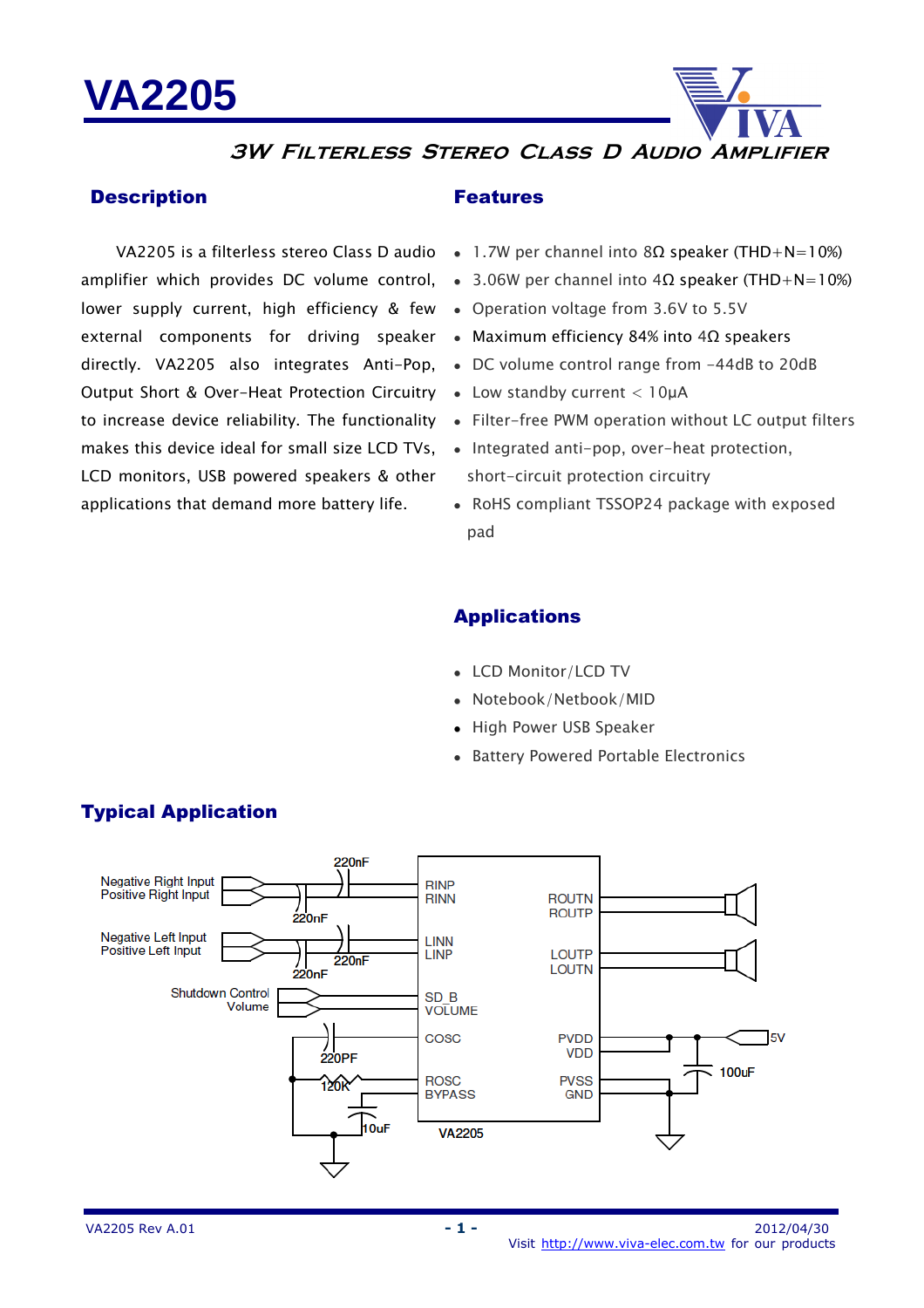



## Functional Block Diagram



#### Pin Assignments And Descriptions

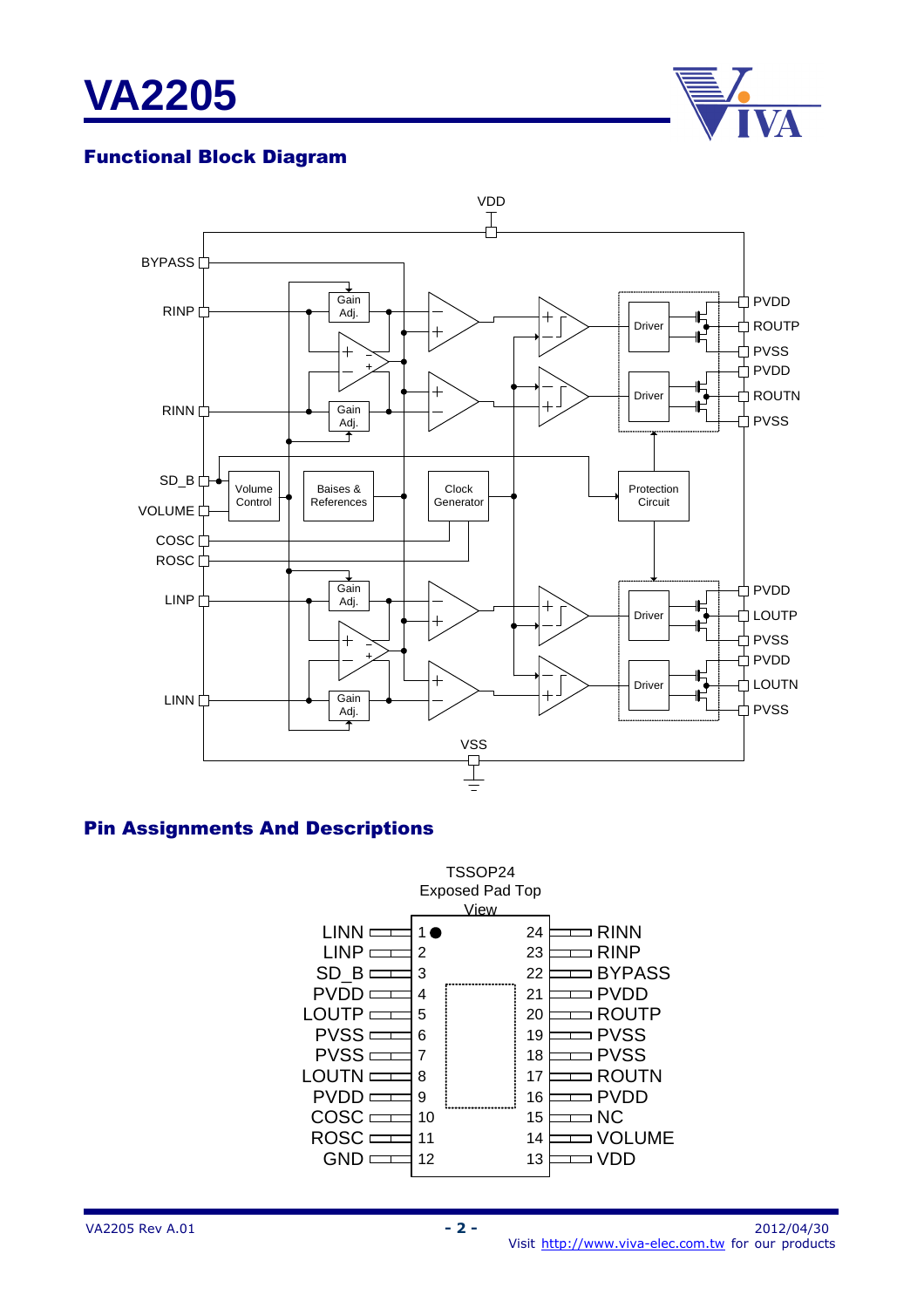



| Pin No.        | Pin                  | I/O/P                    | <b>Function Description</b>                                              |  |
|----------------|----------------------|--------------------------|--------------------------------------------------------------------------|--|
| 1              | <b>LINN</b>          | I                        | Left channel negative audio signal input.                                |  |
| $\overline{2}$ | <b>LINP</b>          | $\mathsf{I}$             | Left channel positive audio signal input.                                |  |
| 3              | $SD_B$               | T                        | Shutdown mode control terminal. Low active.                              |  |
| 4              | <b>PVDD</b>          | P                        | Power supply.                                                            |  |
| 5              | <b>LOUTP</b>         | O                        | Left channel positive output.                                            |  |
| 6              | <b>PVSS</b>          | P                        | Power ground.                                                            |  |
| $\overline{7}$ | <b>PVSS</b>          | P                        | Power ground.                                                            |  |
| 8              | <b>LOUTN</b>         | O                        | Left channel negative output.                                            |  |
| 9              | <b>PVDD</b>          | P                        | Power supply.                                                            |  |
| 10             |                      |                          | Connects a capacitor to this terminal sets the oscillation in            |  |
|                | COSC<br>$\mathsf{O}$ |                          | conjunction.                                                             |  |
| 11             | <b>ROSC</b>          | T                        | Connects a resistor to this terminal sets the oscillation in conjuction. |  |
| 12             | GND                  | P                        | Power ground.                                                            |  |
| 13             | <b>VDD</b>           | ${\sf P}$                | Power supply.                                                            |  |
| 14             | <b>VOLUME</b>        | $\mathbf{I}$             | Controls the amplifier gain by supplying DC voltage to this terminal.    |  |
| 15             | <b>NC</b>            | $\overline{\phantom{0}}$ | No connection.                                                           |  |
| 16             | <b>PVDD</b>          | P                        | Power supply.                                                            |  |
| 17             | <b>ROUTN</b>         | O                        | Right channel negative output.                                           |  |
| 18             | <b>PVSS</b>          | P                        | Power ground.                                                            |  |
| 19             | <b>PVSS</b>          | ${\sf P}$                | Power ground.                                                            |  |
| 20             | <b>ROUTP</b>         | O                        | Right channel positive output.                                           |  |
| 21             | <b>PVDD</b>          | P                        | Power supply.                                                            |  |
| 22             | <b>BYPASS</b>        | O                        | Internal bias reference.                                                 |  |
| 23             | <b>RINP</b>          | $\mathbf{I}$             | Right channel positive input.                                            |  |
| 24             | <b>RINN</b>          | T                        | Right channel negative input.                                            |  |
|                |                      |                          | The thermal pad has to be soldered to the PCB large ground copper        |  |
|                | PAD                  |                          | area closely to sink the heat.                                           |  |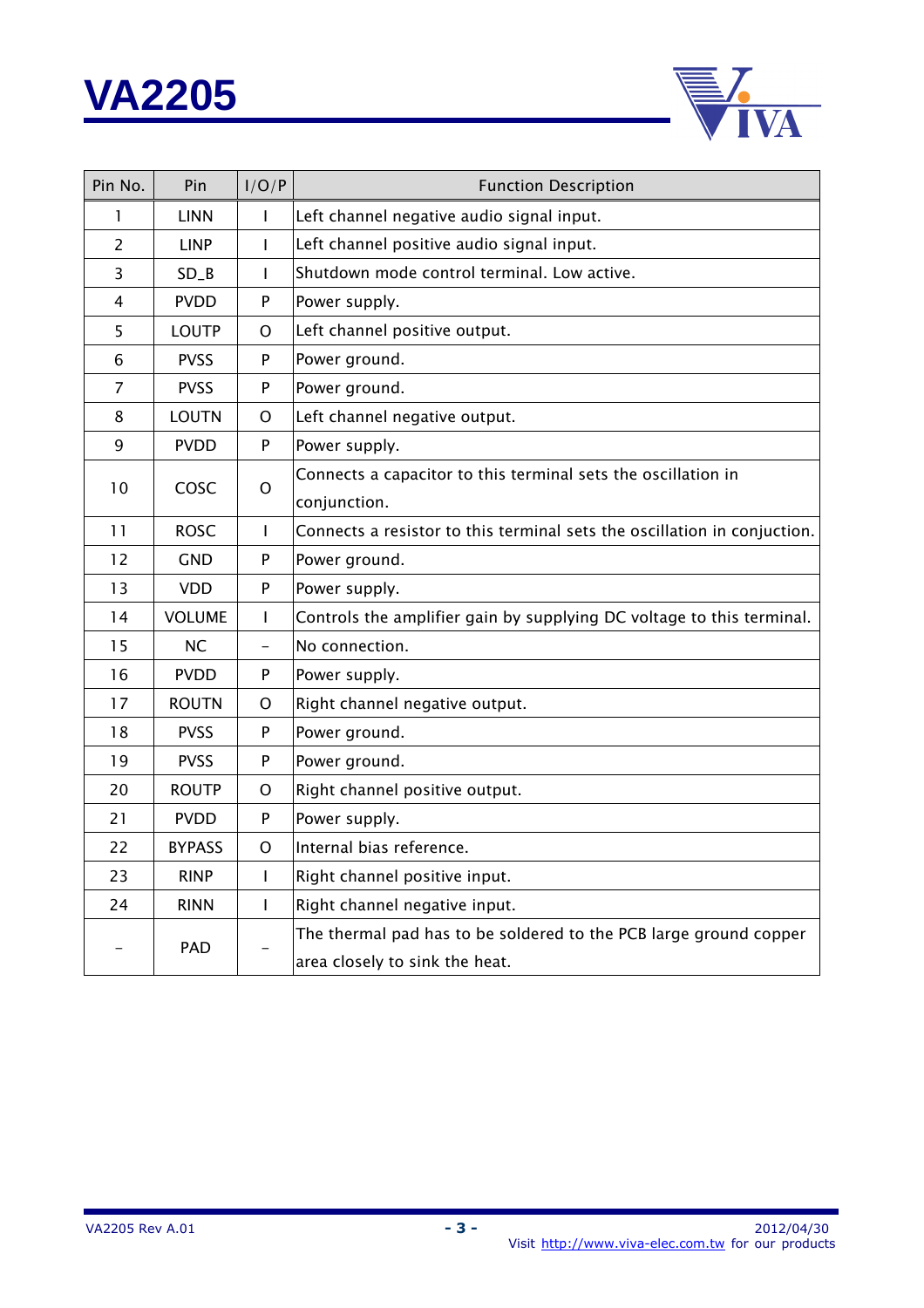

## Absolutely Maximum Ratings

Over operating free-air temperature range, unless otherwise specified (\* 1)

| Symbol                                  | <b>Parameter</b>                                      | Limit           | Unit      |
|-----------------------------------------|-------------------------------------------------------|-----------------|-----------|
| V <sub>DD</sub>                         | Supply voltage                                        | $-0.3$ to 6     | v         |
| V <sub>1</sub> (RINN, RINP, LINN, LINP) | Input voltage                                         | 0 to $V_{DD}$   | v         |
| V <sub>I</sub> (VOLUME, SD_B)           | Input voltage                                         | 0 to $V_{DD}$   | v         |
| $\mathsf{T}_\mathsf{A}$                 | Operating free-air temperature range                  | $-40 \sim +85$  | °C        |
| TJ.                                     | Operating junction temperature range <sup>(* 2)</sup> | $-40$ to $+150$ | $\circ$ C |
| T <sub>STG</sub>                        | Storage temperature range                             | $-65$ to 85     | °C        |
| $R_{(Load)}$                            | Minimum load resistance                               | 3               | $\Omega$  |
| Electrostatic discharge                 | Human body model                                      | >2              | kV        |
| Electrostatic discharge                 | Machine model                                         | >200            |           |

( \*1): Stress beyond those listed at "absolute maximum rating" table may cause permanent damage to the device. These are

stress rating ONLY. For functional operation are strongly recommend follow up "recommended operation conditions" table.

### Recommended Operating Conditions

Over operating free-air temperature range, unless otherwise specified

|                         | <b>Parameter</b>               | <b>Test Condition</b>               | Specification | Unit     |            |
|-------------------------|--------------------------------|-------------------------------------|---------------|----------|------------|
| Symbol                  |                                |                                     | Min           | Max      |            |
| $V_{DD}$                | Supply voltage                 |                                     | 3.6           | 5.5      | v          |
| V <sub>IH</sub>         | High level input voltage       | SD B                                | 2.0           |          | V          |
| $V_{IL}$                | Low level input voltage        | SD B                                |               | 0.8      | V          |
| <b>V</b> <sub>VOL</sub> | Volume terminal voltage        |                                     | $\Omega$      | $V_{DD}$ | v          |
| f <sub>osc</sub>        | Oscillator frequency           | Rosc Resistor = $100k\Omega$ , Cosc | 200           | 300      | kHz        |
|                         |                                | Capacitor = $220pF$ , VDD=5V        |               |          |            |
| $T_A$                   | Operating free-air temperature |                                     | $-40$         | 85       | $^{\circ}$ |
| $T_1$                   | Operating junction temperature |                                     |               | 125      | $\circ$ C  |

#### Electrical Characteristics

 $T_A = 25$ °C,  $V_{DD} = 5V$ ,  $R_L = 8Ω$ , Gain = 20dB (unless otherwise noted)

| Symbol         | <b>Parameter</b>         | <b>Test Condition</b>                 | Specification |      |     | <b>Unit</b> |
|----------------|--------------------------|---------------------------------------|---------------|------|-----|-------------|
|                |                          |                                       | Min           | Typ. | Max |             |
|                | Output offset            |                                       |               |      |     |             |
| $ V_{OS} $     | voltage(measured         | $V_1=0V$ , $A_V=20dB$ , $R_L=8\Omega$ |               | 15   | 25  | mV          |
|                | differentially)          |                                       |               |      |     |             |
| $ I_{\rm IH} $ | High-Level input current | $V_{DD} = 5.5V$ , $V_1 = 0V$          |               |      |     | μA          |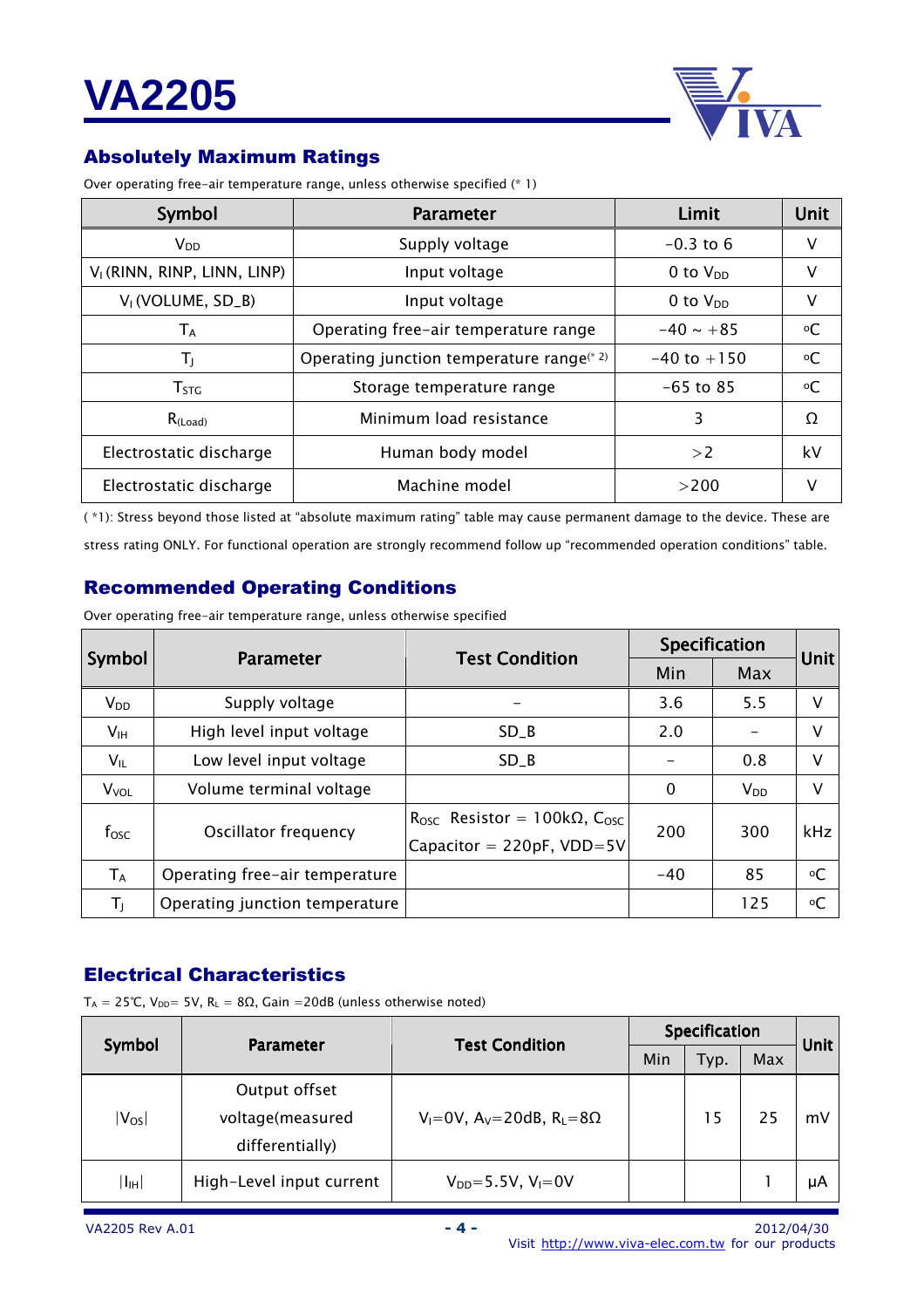

|                       |                                    |                                                     | Specification |     |      |     |             |
|-----------------------|------------------------------------|-----------------------------------------------------|---------------|-----|------|-----|-------------|
| Symbol                | <b>Parameter</b>                   | <b>Test Condition</b>                               |               | Min | Typ. | Max | <b>Unit</b> |
| $ I_{IL} $            | Low-Level input current            | $V_{DD} = 5.5V$ , $V_1 = 0V$                        |               |     |      | 1   | μA          |
| PSRR                  | DC power supply rejection<br>ratio | $V_{DD} = 4.5V$ to 5.5V, Gain=20dB                  |               |     | 68   |     | dB          |
| $I_{DD}$              | Quiescent current                  | No Filter, No Load                                  |               |     | 10   | 20  | mA          |
| $I_{DD(max)}$         | Maximum supply current             | $R_l = 8\Omega$ , $P_0 = 1.5W$ (Stereo)             |               |     | 1.8  |     | A           |
| <b>I</b> DD(SHUTDOWN) | Supply current In shutdown<br>mode | $SD$ <sub>-B</sub> =0V                              |               |     | 1    | 10  | μA          |
|                       | Drain-Source ON-State              | $V_{DD} = 5V$ ,                                     | High Side     |     | 300  | 350 | $m\Omega$   |
| $R_{DS(ON)}$          | resistance                         | $I_{\text{OUT}} = 500 \text{mA}$ ,<br>$T_1 = 25$ °C | Low Side      |     | 300  | 350 |             |

## Operating Characteristics

 $T_A = 25^{\circ}C$ ,  $V_{DD} = 5V$ ,  $R_L = 8\Omega$ , (unless otherwise noted)

|                                    |                       |                                  | Specification                              |  |       | <b>Unit</b> |            |
|------------------------------------|-----------------------|----------------------------------|--------------------------------------------|--|-------|-------------|------------|
| Symbol                             | <b>Parameter</b>      | <b>Test Condition</b>            |                                            |  | Typ.  | Max         |            |
|                                    | Supply ripple         |                                  | 100mV <sub>PP</sub> ripple from 20Hz-1kHz, |  |       |             | dB         |
| $ K_{SVR} $                        | rejection             |                                  | signal input pins tie ground               |  | 60    |             |            |
|                                    | Total harmonic        |                                  |                                            |  |       |             |            |
| $THD + N$<br>distortion plus noise |                       | f=20Hz~20kHz, $P_0 = 1W$         |                                            |  | < 0.2 |             | %          |
|                                    | Bandwidth of          |                                  |                                            |  |       | 20          | <b>kHz</b> |
| <b>BOM</b>                         | maximum power         | $THD+N=5%$                       |                                            |  |       |             |            |
| $P_{O}$                            | Output power          | $f=1$ kHz,                       | $THD+N=1%$                                 |  | 2.4   |             | W          |
|                                    |                       | $R_L = 4\Omega$                  | $THD+N=10%$                                |  | 3.06  |             |            |
| <b>SNR</b>                         | Signal to noise ratio | THD+N=1%, A-weighted, $f=1$ kHz  |                                            |  | 95    |             | dB         |
| $V_N$                              | Output noise floor    | 22Hz to 22kHz, A-weighted filter |                                            |  | 75    | 80          | μV         |
| $T_{TP}$                           | Thermal trap point    |                                  |                                            |  | 150   |             | °C         |
| Τн                                 | Thermal hystersis     |                                  |                                            |  | 20    |             | °C         |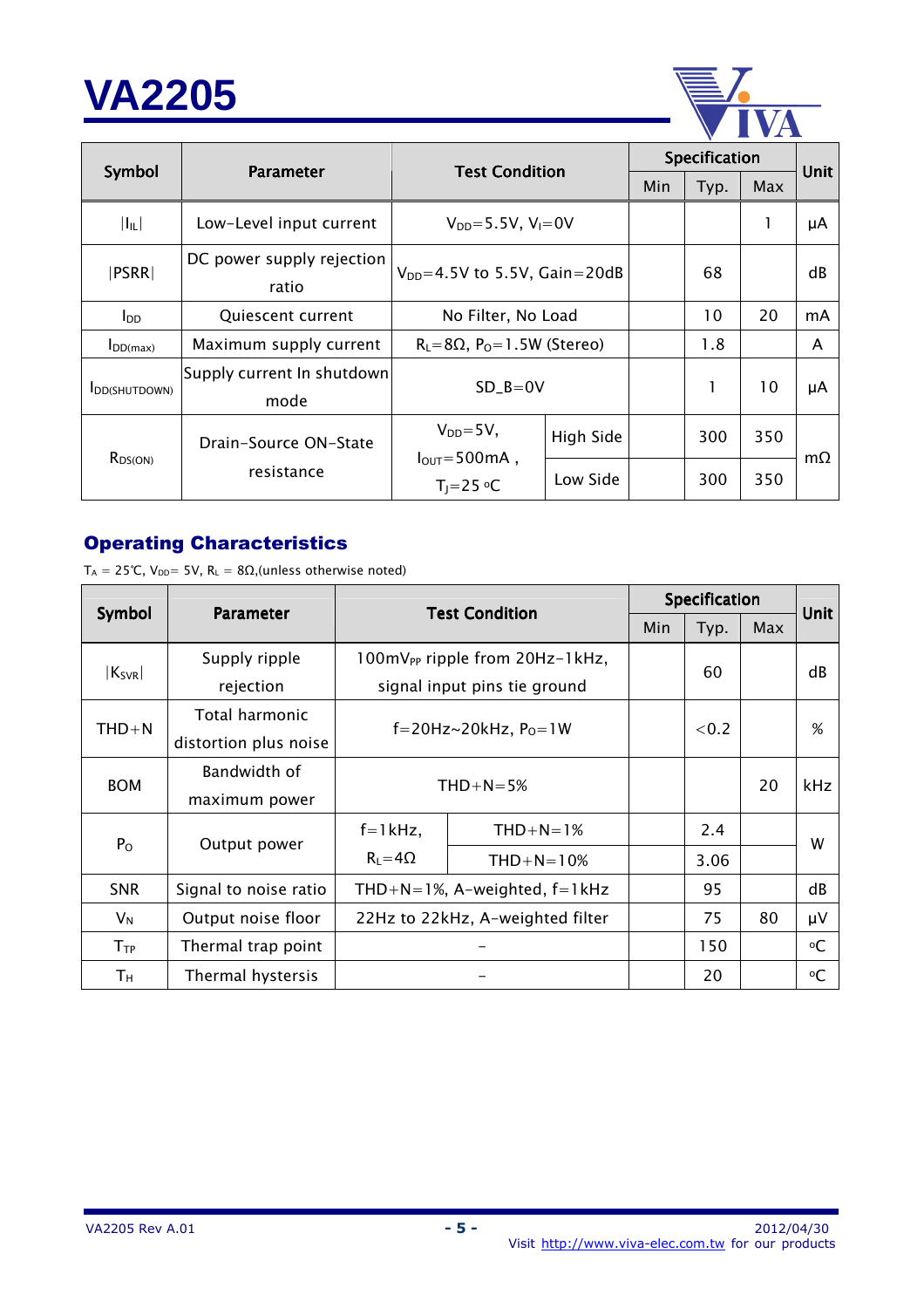#### Functional Descriptions

#### Differential Input

The differential input stage of the amplifier cancels any noise that appears on both input lines of the channel. To use the VA2205 with a differential source, connect the positive lead of the audio source to the LINP/RINP input and the negative lead from the audio source to the LINN/RINN input as shown in Figure 1. To use the VA2205 with a single-ended source, AC ground either input through a capacitor or apply the audio signal to the remaining input. In a single-ended input application, the unused input should be AC grounded at the audio source instead of at the device input for best noise performance.



#### Figure 1. Differential stereo input configuration

Single-end stereo input application circuit shows in Figure 2. It's recommended LINN & RINN connect 0.22µF to ground. & Left/Right analog audio signal series connect 0.22µF to LINP & RINP.



Figure 2. Single-ended stereo input application

#### Power Efficiency

The output transistors of VA2205 act as switches. The amount of power dissipated in the speaker may be estimated by first considering the overall efficiency of the system. The on-resistance of the output transistors is considered to cause the dominant loss in the system, the on-resistance of output transistors is small that the power loss is small and the power efficiency is high. When VA2205 connects with 8Ω loads, the power efficiency could be better than 88%.

#### Over-Heat Protection

The Over-Heat protection feature on the VA2205 prevents damage to the device when the internal die temperature exceeds 150°C. Once the die temperature exceeds the thermal set point, the device enters the shutdown state and the outputs are disabled. The device will back to normal operation when die temperature is reduced without external system interaction.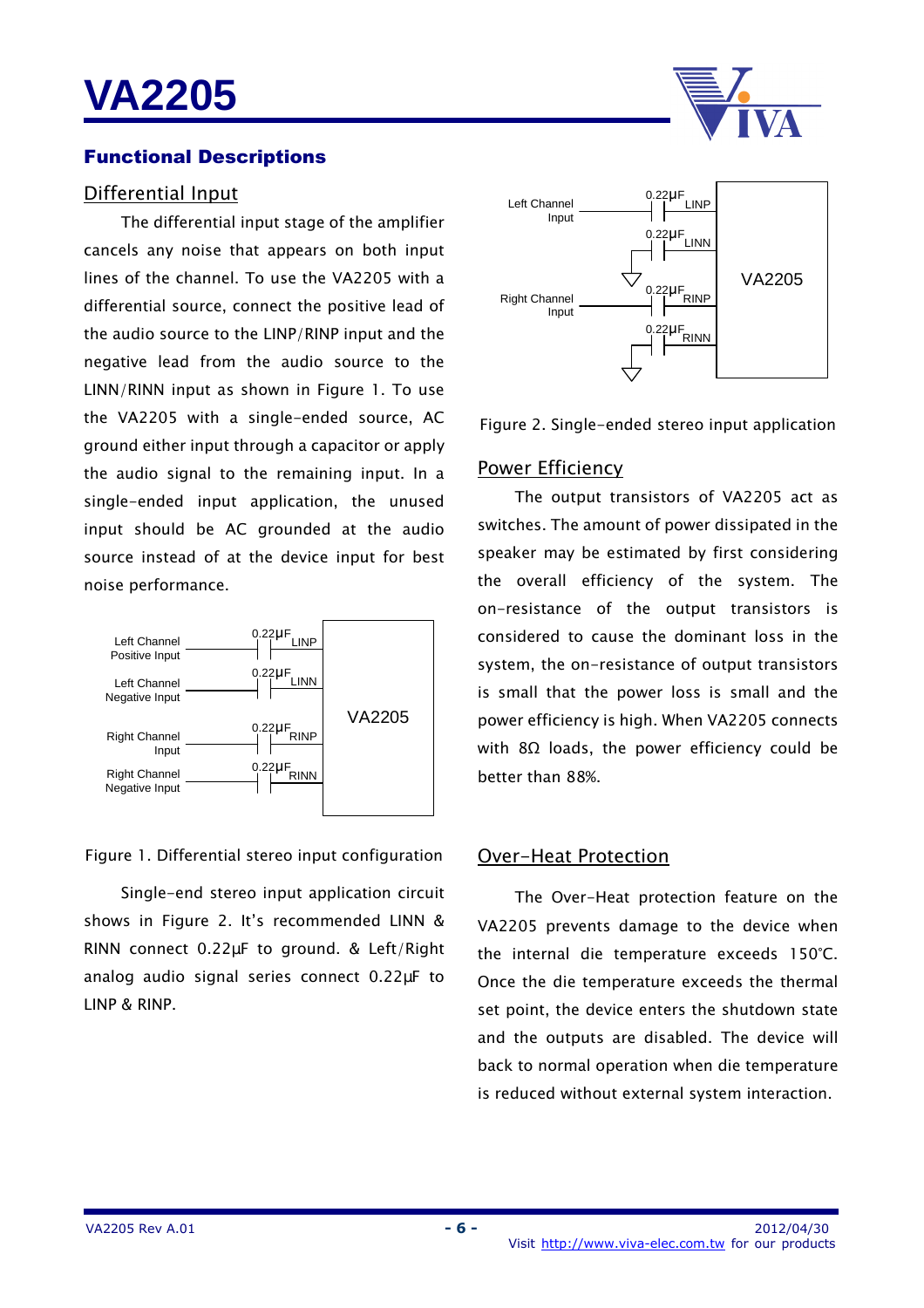

#### Output Short Protection

The VA2205 has output short circuit protection circuitry on the outputs that prevents the misconnections such as output to output short, output to GND short and output to VDD short. VA2205 enters the shutdown state and the outputs are disabled when detects output short. This is a latched fault and must be reset by cycling the voltage on the SD\_B pin to a logic low and back to the logic high, or cycling the power off and then back on. This clears the short-circuit flag and allow for normal operation if the short was removed. If the short was not removed, the protection circuitry activates again.

#### Anti-Pop

A soft start capacitor must be added to the BYPASS pin. It recommends connecting a capacitor of 1µF from BYPASS pin to Ground. VA2205 provides fade-in function when power-on or SD\_B input voltage level from 0V to  $V_{DD}$ , and fade-out function when SD\_B input voltage level from  $V_{DD}$  to 0V. The pop noise can be eliminated by fade-in/fade-out function.

#### Bypass Capacitor

It's recommended to connect a 1µF~10µF capacitor from BYPASS pin to ground for internal bias reference & provide high power supply rejection ratio (PSRR).

### Selection of C<sub>OSC</sub> and R<sub>OSC</sub>

The switching frequency is determined using the values of the components connected to ROSC and COSC. The frequency may be varied from 200 kHz to 300 kHz by adjusting the values chosen for R<sub>OSC</sub> and C<sub>OSC</sub>. The recommended values are  $C<sub>osc</sub> = 220$  pF,  $R<sub>osc</sub> =$ 120 kΩ for a switching frequency of 250 kHz.

#### Low ESR Capacitors

Low ESR capacitors are high recommended for this application. In general, a practical capacitor can be modeled simply as a resistor in series with an ideal capacitor. The voltage drop across this unwanted resistor can eliminate the effects of the ideal capacitor. Place low ESR capacitors on supply circuitry can improve THD+N performance.

#### Decoupling Capacitors

VA2205 requires appropriate power decoupling to minimize the output total harmonic distortion (THD) and improves EMC performance. Power supply decoupling also prevents intrinsic oscillations for long lead lengths between the amplifier and the speaker. The optimum decoupling can be achieved by using two different types of capacitors which target different types of noise on the power supply lines. For higher frequency spikes, or digital hash on the rail, three good low ESR ceramic capacitors, for example 1µF, placed as close as possible to every VDD pin works best. For filtering lower frequency noise, a larger low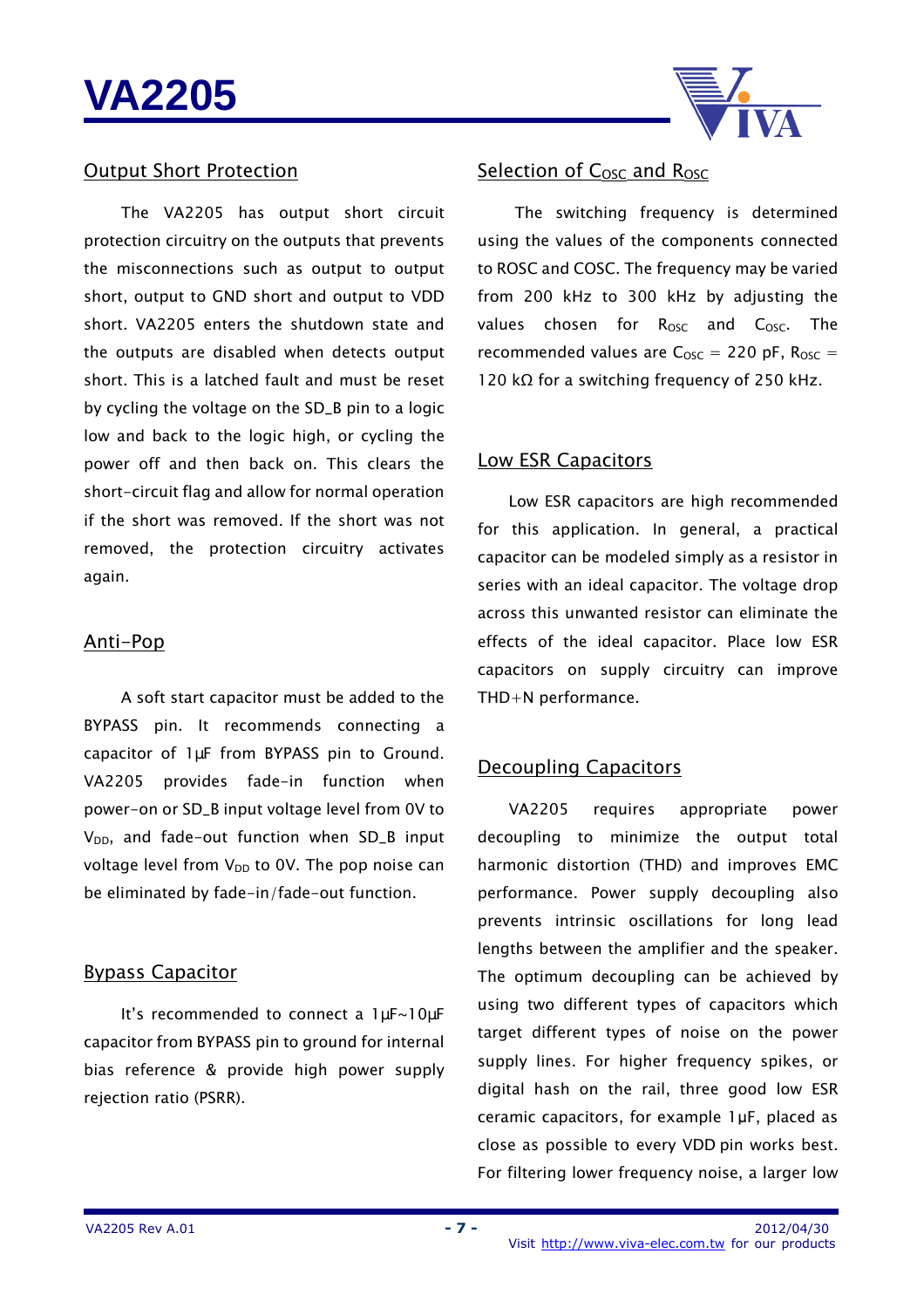ESR aluminum electrolytic capacitor of 220µF or greater placed near the audio power amplifier is suggested. The 220µF capacitor also serves as local storage capacitor for supplying current during heavy power output on the amplifier outputs. The VDD terminals provide the power to the output transistors, so a 220µF or larger capacitor should be placed by VDD terminals as near as possible.

#### Volume Control

The VOLUME pin controls the volume of the VA2205. It is controlled with a DC voltage, which should not exceed  $V_{DD}$ . Table 1 lists the voltage on the VOLUME pin and the corresponding gain.

The volume control circuitry of the VA2205 is internally referenced to the  $V_{DD}$  and OV. Any common-mode noise between the VOLUME terminal and these terminals will be sensed by the volume control circuitry. If the noise exceeds the step size voltage, the gain will change. In order to minimize this effect, care must be taken to ensure the signal driving the VOLUME terminal is referenced to the  $V_{DD}$  and 0V of the VA2205. DC volume application circuit shows in Figure 3.

| Voltage On<br>Volume Pin (V)<br>(Increasing or<br>Fixed Gain) | Voltage On Volume Typical Gain<br>Pin $(V)$<br>(Decreasing Gain) | <b>Of Amplifier</b><br>(d) |
|---------------------------------------------------------------|------------------------------------------------------------------|----------------------------|
| $0.00 - 0.28$                                                 | $0.00 \sim 0.22$                                                 | -37                        |
| $0.29 - 0.39$                                                 | $0.23 \sim 0.34$                                                 | $-36$                      |
| $0.40 \sim 0.51$                                              | $0.35 \sim 0.45$                                                 | $-34$                      |
| $0.52 \sim 0.62$                                              | $0.46 \sim 0.56$                                                 | $-32$                      |
| $0.63 \sim 0.73$                                              | $0.57 - 0.67$                                                    | -30                        |
| $0.74 \sim 0.84$                                              | $0.68 \sim 0.79$                                                 | $-28$                      |
| $0.85 \sim 0.96$                                              | $0.80 \sim 0.91$                                                 | $-26$                      |
| $0.97 \sim 1.07$                                              | $0.92 \sim 1.02$                                                 | $-24$                      |
| $1.08 \sim 1.18$                                              | $1.03 \sim 1.13$                                                 | $-22$                      |

|                  |                        | <b>VA</b>      |
|------------------|------------------------|----------------|
| $1.19 - 1.29$    | $1.14 \sim 1.25$       | $-20$          |
| $1.30 \sim 1.40$ | $1.26 - 1.36$          | $-18$          |
| $1.41 \sim 1.52$ | $1.37 - 1.48$          | $-16$          |
| $1.53 \sim 1.63$ | $1.49 - 1.59$          | -14            |
| $1.64 \sim 1.74$ | $1.60 - 1.70$          | $-12$          |
| $1.75 \sim 1.86$ | $1.71 \sim 1.83$       | -11            |
| $1.87 - 1.97$    | $1.84 \sim 1.94$       | -9             |
| $1.98 \sim 2.09$ | $1.95 \sim 2.07$       | $-7$           |
| $2.10 - 2.21$    | $2.08 \sim 2.19$       | $-5$           |
| $2.22 \sim 2.32$ | $2.20 - 2.26$          | -3             |
| $2.33 \sim 2.43$ | $2.27 - 2.38$          | $-1$           |
| $2.44 \sim 2.54$ | $2.39 \sim 2.49$       | 0              |
| $2.55 \sim 2.66$ | $2.50 \sim 2.61$       | $\overline{c}$ |
| $2.67 \sim 2.77$ | $2.62 \sim 2.72$       | 4              |
| $2.78 \sim 2.89$ | $2.73 - 2.84$          | 6              |
| $2.90 - 3.00$    | $2.85 \sim 2.95$       | 8              |
| $3.01 \sim 3.11$ | $2.96 - 3.08$          | 10             |
| $3.12 \sim 3.22$ | $3.09 - 3.21$          | 12             |
| $3.23 \sim 3.34$ | $3.22 - 3.33$          | 14             |
| $3.35 \sim 3.45$ | $3.34 \sim 3.43$       | 16             |
| $3.46 \sim 3.57$ | $3.44 \sim 3.55$       | 18             |
| $3.58 \sim$ VDD  | $3.56 \sim \text{VDD}$ | 20             |

#### Table 1. Typical DC volume control





The trip point, where the gain actually changes, is different depending on whether the voltage on the VOLUME pin is increasing or decreasing as a result of hysteresis about each trip point. The hysteresis ensures that the gain control is monotonic and does not oscillate from one gain step to another. A pictorial representation of the volume control can be found in Figure 4. The graph focuses on three gain steps with the trip points defined in the first and second columns of Table 1. The dotted lines represent the hysteresis about each gain step.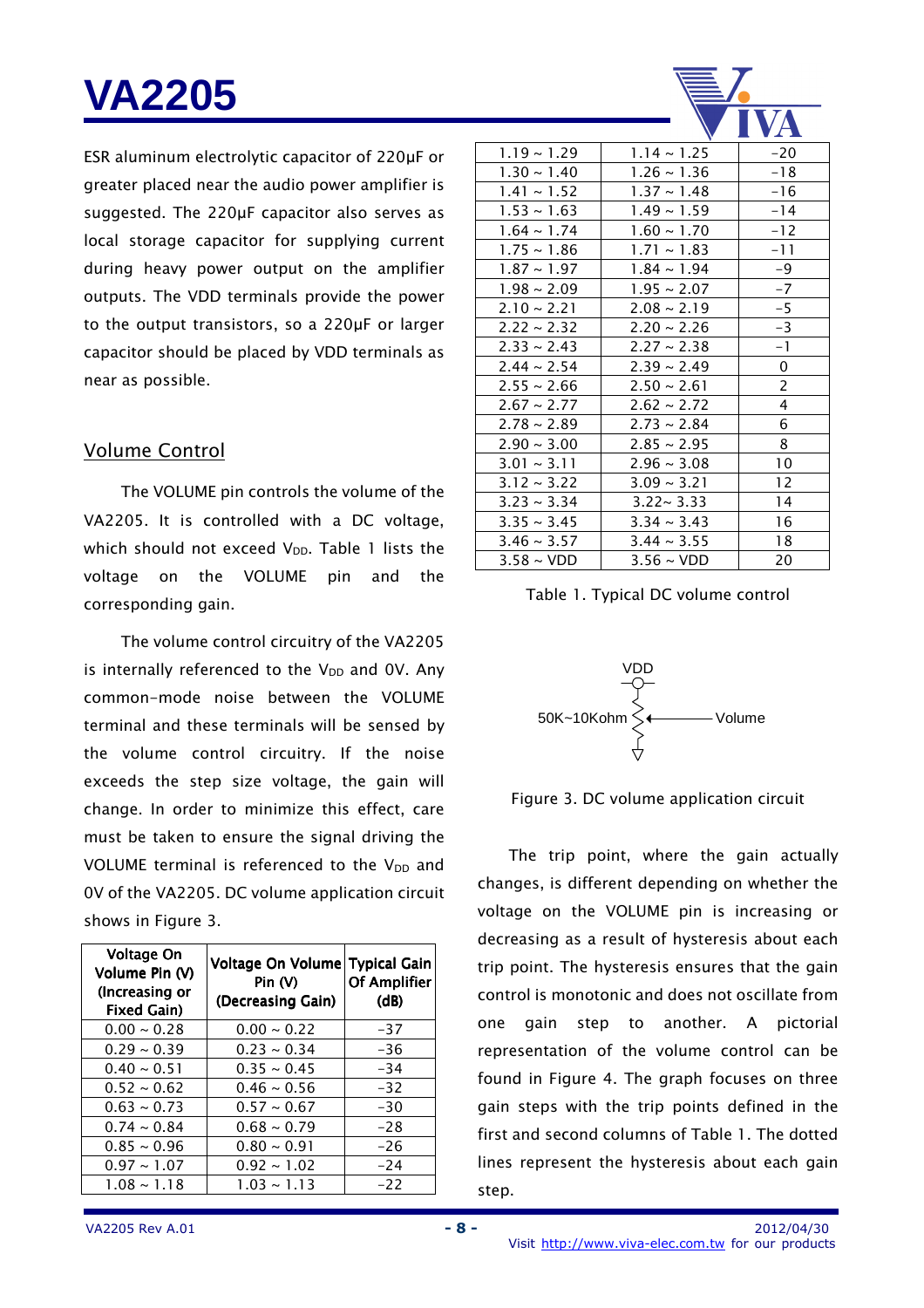



Figure 4. DC volume control operation

#### Shutdown Operation

The VA2205 provides a shutdown mode to reduce supply current to the absolute minimum level during periods of non-use for battery-power conservation. The SD\_B input pin should be held high during normal operation when the amplifier is in use. Pulling SD\_B low causes the outputs to mute and the amplifier to enter a low-current state. SD\_B should never be left unconnected because the amplifier state would be unpredictable. It is recommended connecting SD\_B pin with 100kΩ to V<sub>DD</sub> and connect 0.1µF to ground.

#### Output Filters

Design the VA2205 without the filter if the lengths of traces plus cables from amplifier to speaker are short enough (< 1 inch). This case is a typical application for applications based with the Class D amplifier without any filter.



However, many applications still require the ferrite bead filter. The ferrite filter reduces EMI around 30 MHz. When selecting a ferrite bead, choose one with high impedance at high frequencies, but low impedance at low frequencies.

Use an LC output filter if there are low frequency (<1 MHz) EMI sensitive circuits and/or there are long wires from the amplifier to the speaker.







Figure 6. Typical ferrite chip bead output filter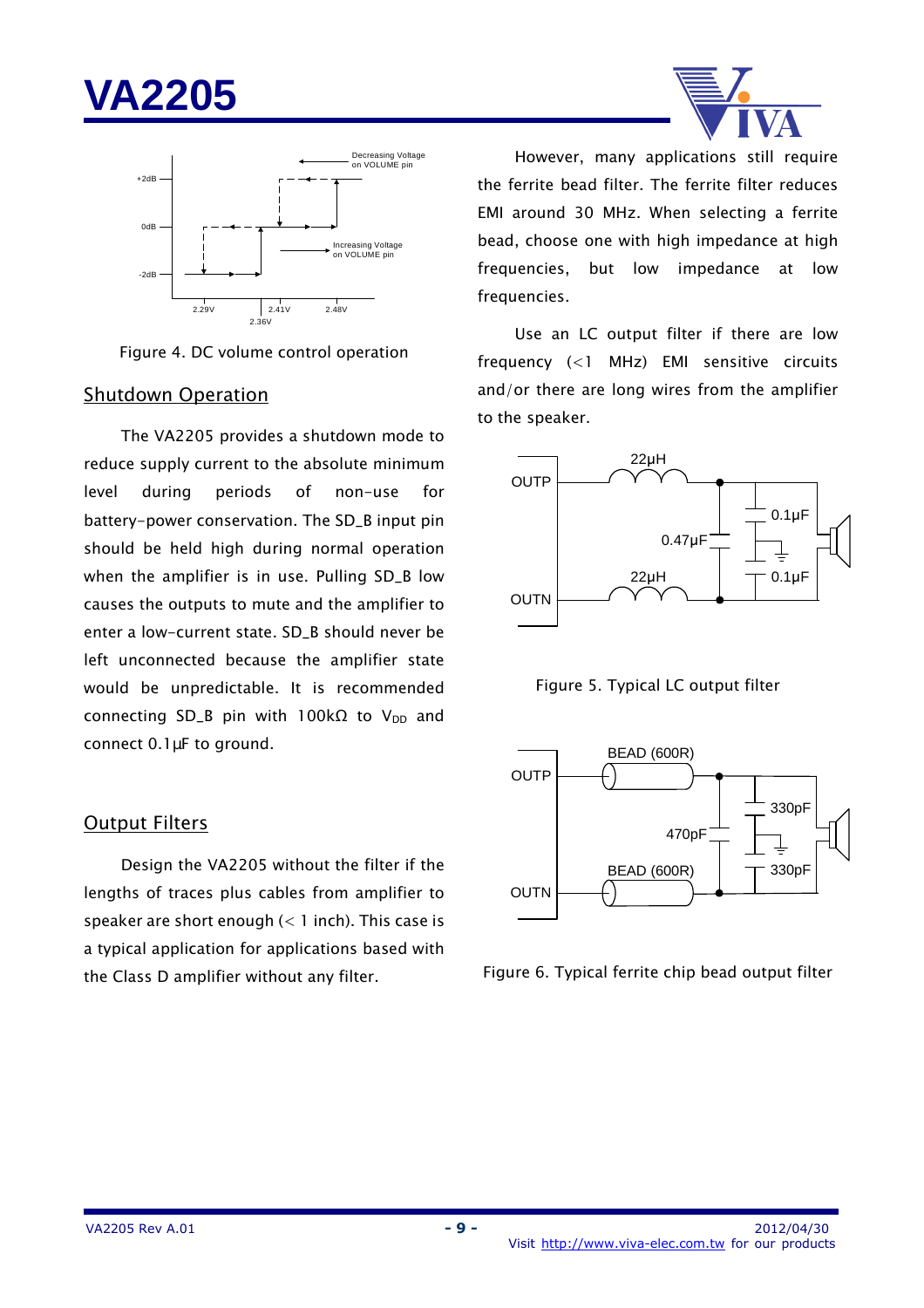



## Typical Characteristic

## Test Setup Connection Diagram



\*Connection is for single channel testing.

\*\*For efficiency measurement, a 22uH inductor should be added in series with load resistor.

### Typical Operating Characteristics



Figure 7. Frequency Response



Figure 8. Frequency Response



Figure 9. Frequency Response



Figure 10. Frequency Response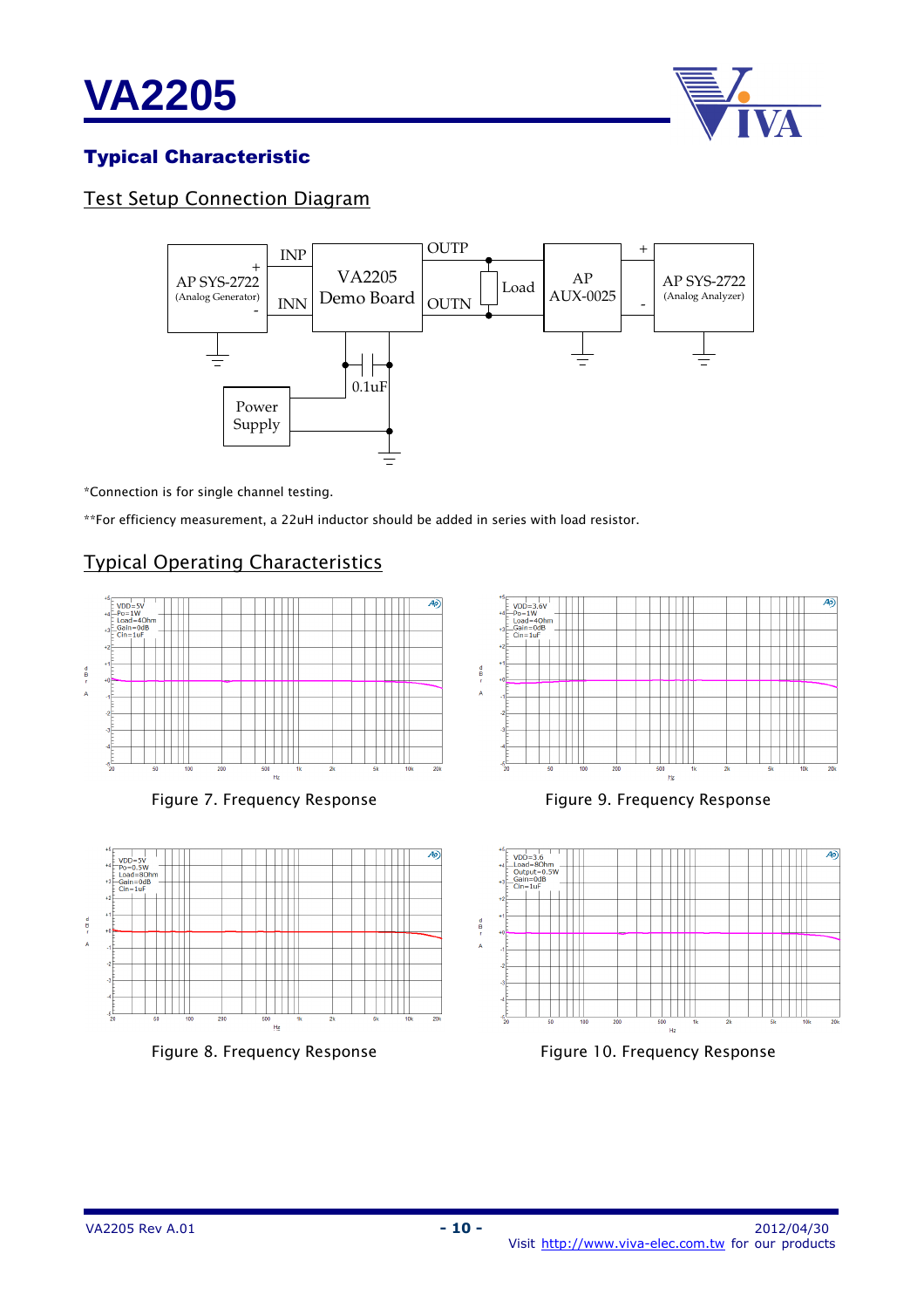

Figure 11. THD+N vs. Frequency



Figure 12. THD+N vs. Frequency



Figure 13. THD+N vs. Frequency







 $30$ —<br>VDD=5V<br>≡Load=8Ohn<br>≣Gain=8dB  $10$ -oain-oc<br>-Cin=1uF  $\begin{array}{c}\nT \\
R\n\end{array}$ ╞╪╪╡  $0.5$  $\Box$ Ī kHz  $0.2$  $%$  $0.1$  $\frac{1}{\sqrt{2}}$  $0.05$ €  $20H<sub>2</sub>$ .<br>20kHz  $0.02$  $\Box$ ¥1 I  $0.01$ <br>10m  $\frac{1}{20m}$  $\frac{1}{50m}$  $\frac{1}{100}$ m  $\frac{1}{200}$ m  $\frac{1}{500m}$ Output Power W

Figure 16. THD+N vs. Output Power







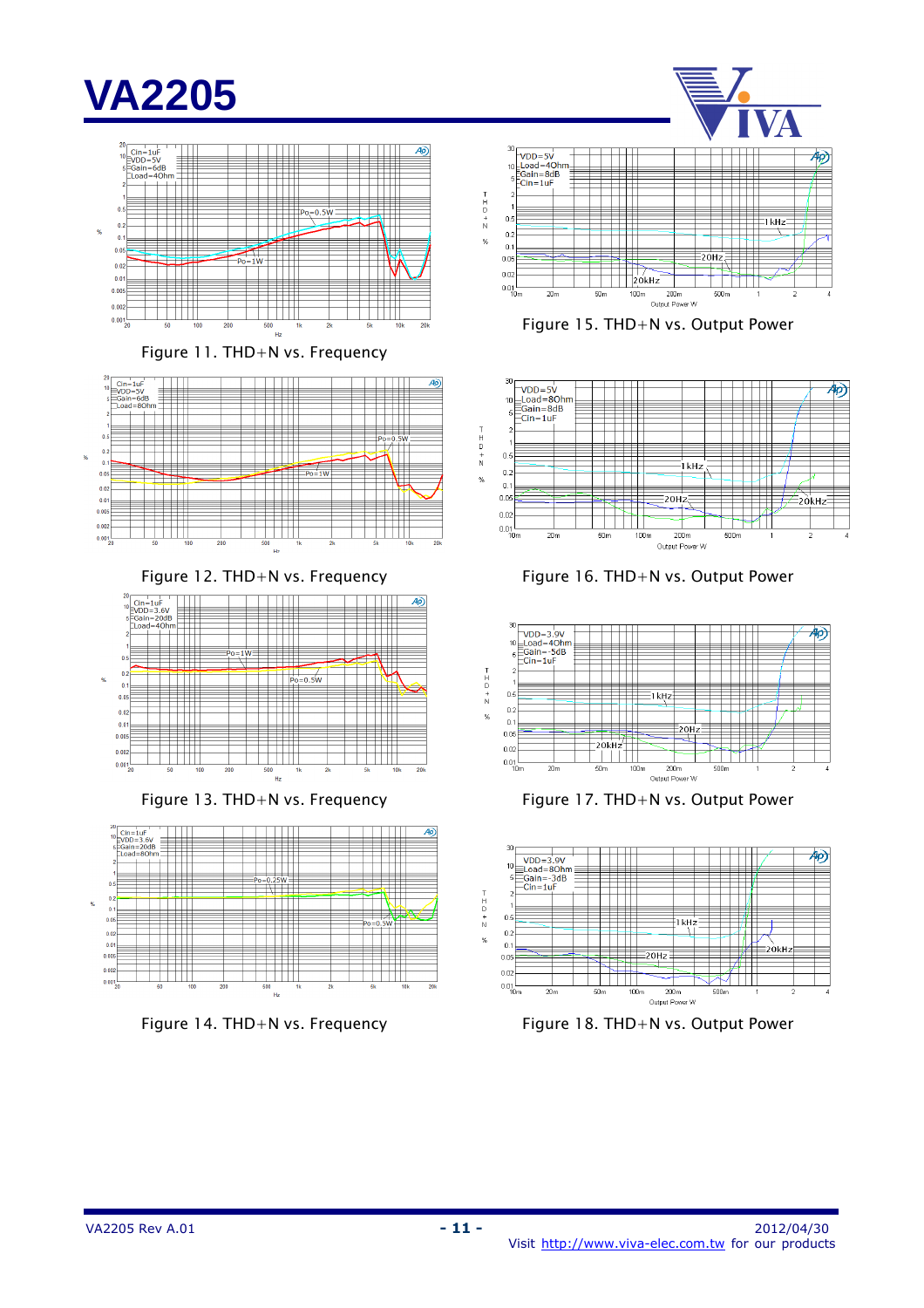

Figure 19. Gain and Phase







Figure 21. Integrated Noise



Figure 22. k<sub>SVR</sub> vs. Frequency







Figure 24. Crosstalk



Figure 25. Crosstalk



Figure 26. Efficiency



#### Figure 27. Efficiency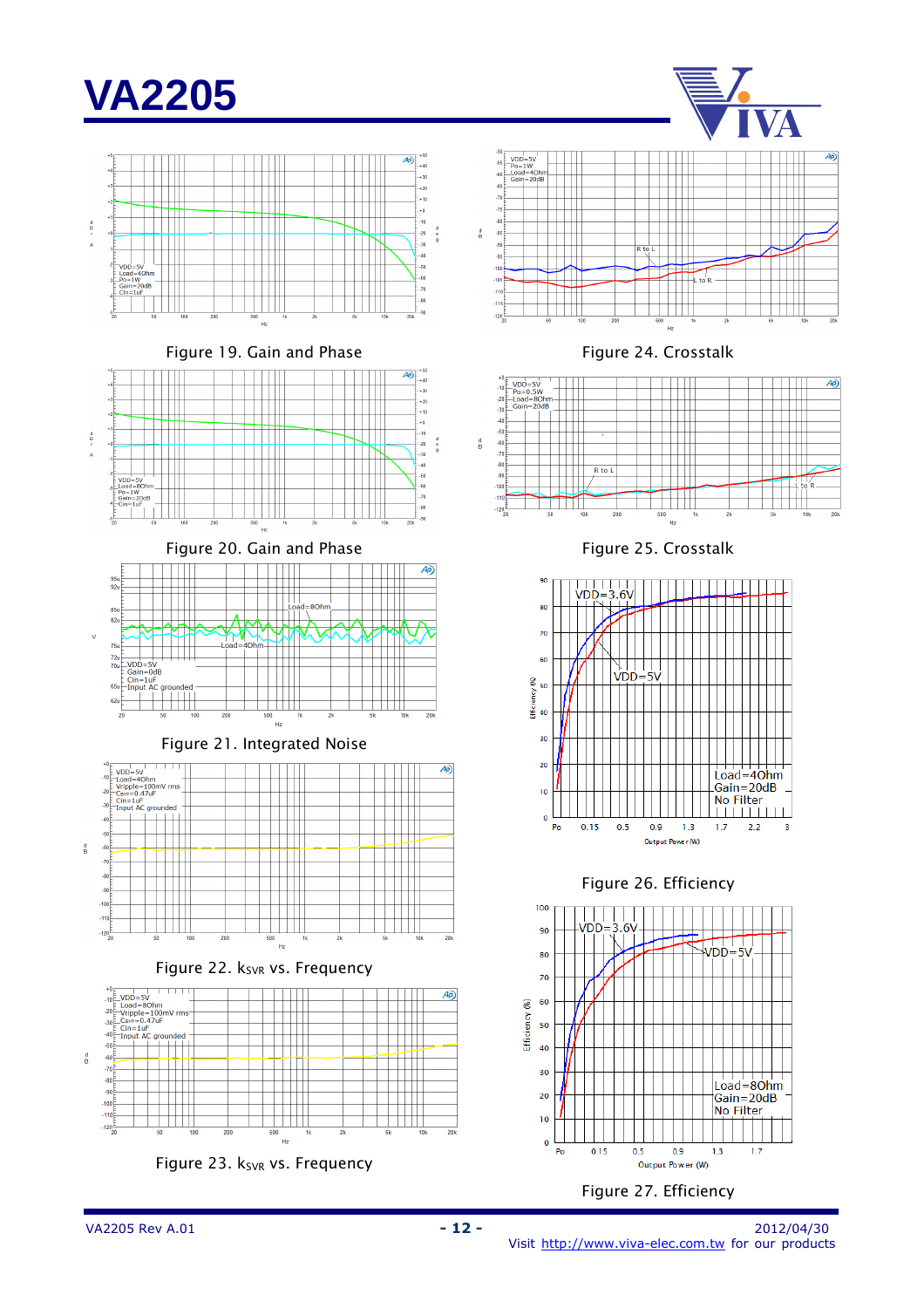





Figure 28. THD+N vs. Supply Voltage Figure 29. THD+N vs. Supply Voltage





#### Application Information

Figure 30. VA2205 with differential input configuration



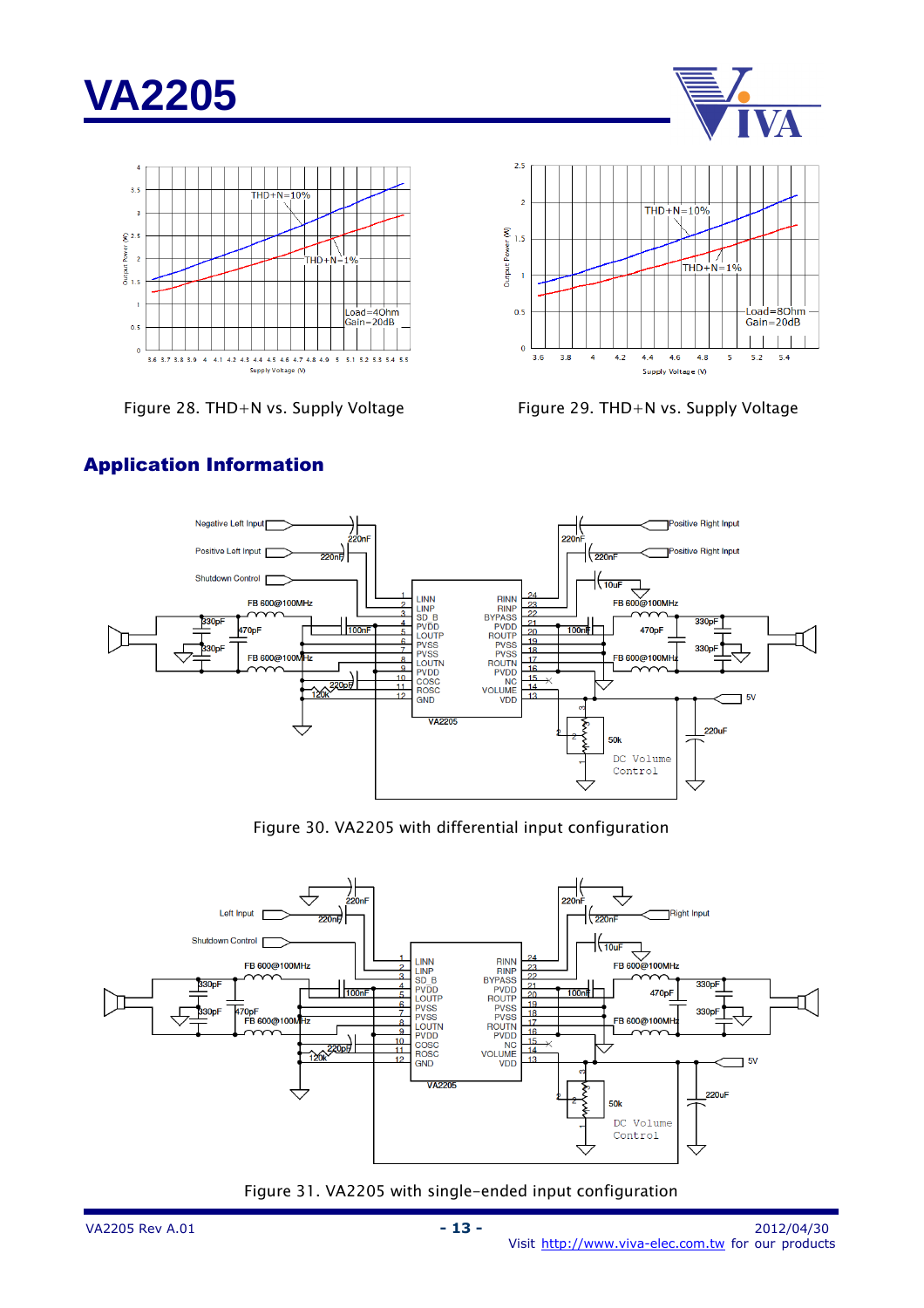

## Package Information

 $\bullet$  TSSOP-24 EP



|                     | EXPOSED PAD DIMENSION (inch) |     |                          |       |     |     |
|---------------------|------------------------------|-----|--------------------------|-------|-----|-----|
|                     |                              |     |                          |       |     |     |
| PAD SIZE            | МIN                          | NOM | MAX                      | МIN   | NOM | MAX |
| A.)190x118mil 0.170 |                              |     |                          | 0.098 |     |     |
|                     |                              |     |                          |       |     |     |
|                     |                              |     | $\overline{\phantom{0}}$ |       |     |     |

|   |                |      | DIMENSIONS IN MILLIMETERS |       |       | DIMENSIONS IN | <b>INCHES</b> |
|---|----------------|------|---------------------------|-------|-------|---------------|---------------|
|   | SYMBOLS        | MIN  | <b>NOM</b>                | MAX   | MIN   | <b>NOM</b>    | MAX           |
|   | Α              |      |                           | 1.20  |       |               | 0.047         |
|   | A1             | 0.05 |                           | 0.15  | 0.002 |               | 0.006         |
| △ | A2             | 0.80 | 1.00                      | 1.05  | 0.031 | 0.039         | 0.041         |
|   | ь              | 0.19 |                           | 0.30  | 0.007 |               | 0.012         |
|   | С              | 0.09 |                           | 0.20  | 0.004 |               | 0.008         |
|   | D              | 7.70 | 7.80                      | 7.90  | 0.303 | 0.307         | 0.311         |
|   | Ε              |      | 6.40                      |       |       | 0.252         |               |
|   | E <sub>1</sub> | 4.30 | 4.40                      | 4.50  | 0.170 | 0.173         | 0.177         |
|   | е              |      | 0.65                      |       |       | 0.026         |               |
|   |                | 0.45 | 0.60                      | 0.75  | 0.018 | 0.024         | 0.030         |
|   | L1             |      | 1.00                      |       |       | 0.039         |               |
|   | У              |      |                           | 0.076 |       |               | 0.003         |
|   | O              | 0.   |                           | ъ.    | 0,    |               | 8.            |

 $\mathsf E$